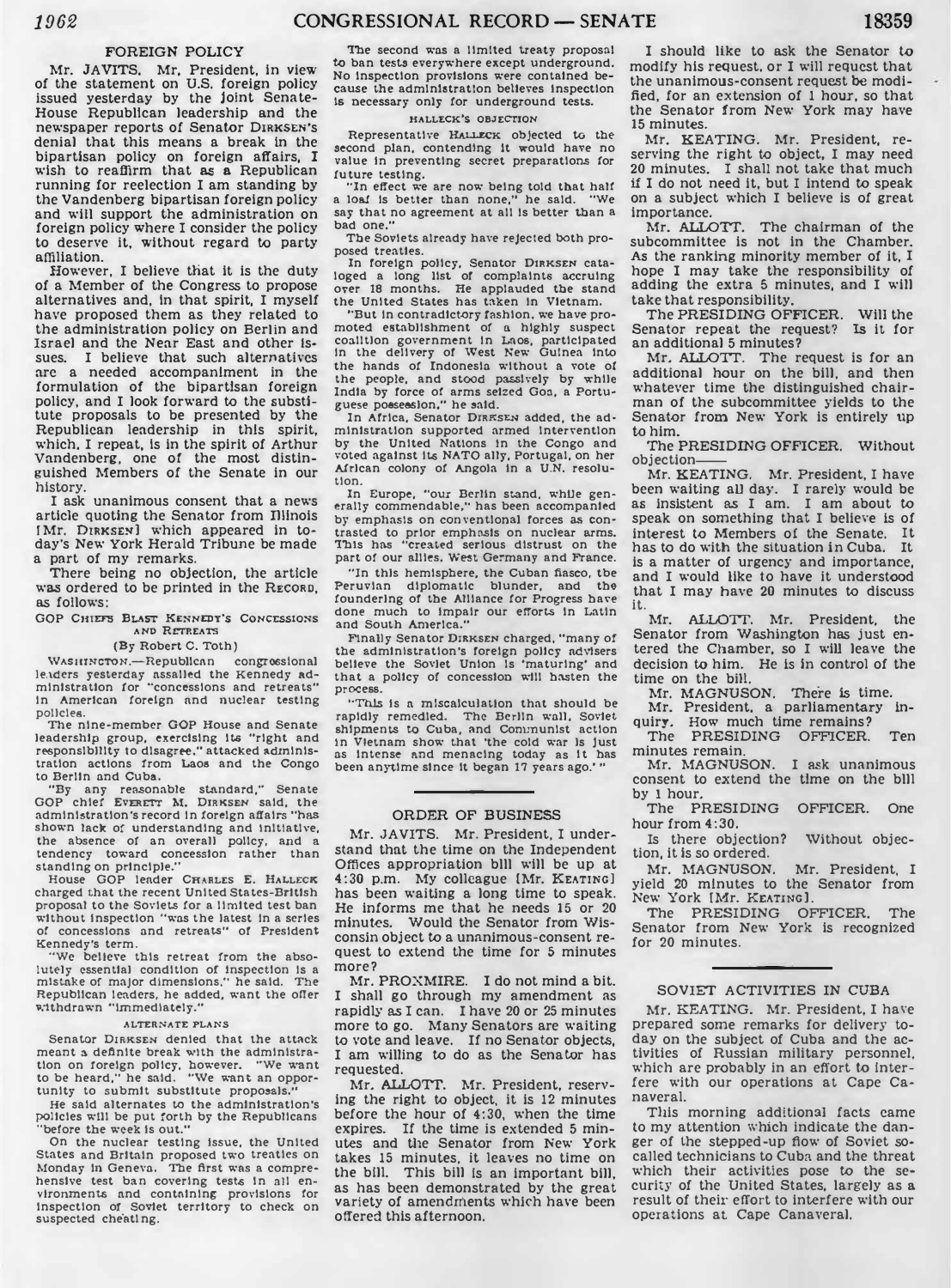I am reliably informed-when I say "reliably informed." I mean that has been checked out from five different sources. and I am certain I can state it as a fact--that between the dates of August 4 and August 15, 10 or 12 Soviet vessels anchored at the Marante dock area at Mariel. The dock area previously had been surrounded by the construction of a high cinder-block wall. The Soviet ships unloaded 1,200 troops. Troops is what I mean, and not techniclans. They were wearing Soviet fatigue uniforms.

On August 13 five Soviet torpedo boats unloaded from Soviet ships, and are now moored at La Base. There is every indication that the naval complement to handle these boats disembarked at the same time.

Again let me emphasize that these could not reasonably be called technicians.

On August 13, 1,000 non-Cuban personnel in fatigue uniforms were seen working in the area near Finca La Guatana. in all probability on or near a missile base located in that area.

On August 3 a large convoy of military vehicles manned by Soviet personnel was observed on the 'highway in Las Villas Province. The convoy moved in military order and contained the first amphibious vehicles observed in Cuba; also Jeeps, 6 x 6 trucks, and tracked trucks.

On August 5 there was a movement seen of a 64-vehicle convoy heading west on Carretera Central. The convoy was moving in military order. It included tanks, cannonlike trailers, and flatbed trailers.

On August 8 there was observed a night movement of a convoy on Carretera Central. Flatbed trucks were observed transporting concave metal structures supported by tubing. The convoy included a number of closed vans. The convoy appeared to be moving toward an installation 4 to 5 kilometers from Canimar in a closely restricted area believed to contain a rocket installation.

There have been other observations of activities there, which have been confirmed.

On July 27 the unholy alliance between Castro's Cuba and the Soviet Union took its most serious turn. Between July 27 and August 15 their Joint activities have been coordinated in an alarming way, which poses a serious threat to the security of the Western Hemispliere.

So far no action has been taken by our Government. The President has said that he has no evidence of Soviet troops in Cuba. If he has no evidence, I am glving him evidence this afternoon. Mr. President.

The American people have not been !nformed of the dangerous situation which exists 90 miles off our mainland.

Mr. President, the American people are asking with new urgency, What is going on in Cuba? So far the answers received are unsatisfactory.

Since July the Soviet Union has greatly stepped up shipments of men and equipment. More than 20 cargo ships have arrived from communist ports in the last few weeks. Many have been unloaded under maximum security. Between three and five thousand so-

called "technicians" have arrived in the course of the past year. Soviet statistics reveal that by the end of the year the Soviets will have shipped nearly \$1 billion of goods and equipment to Castro, Cuban trade with non-Communist countries will be down to about 30 percent next year and Cuba will be virtually isolated from the free world-a Communist enclave within the free world where the Soviets can operate unchecked and to a large extent unobserved.

What are the Soviets planning to do with their new island fortress? It is hardly a showplace of communism. since conditions there are worse now than they have been in years. What are they going to build with all this new equipment? What will the army of technicians be required to maintain? So far we have had a number of answers, but in my judgment, none or them tell the true story.

Tass, the Soviet press agency, has announced that the shipments consist of industrial equipment, flour, food, and fertilizer and that the "technicians" are agricultural experts and economists who will try to get the faltering Cuban economy back on its feet. That is not true, Mr. President.

There is no doubt that Cuba needs food and needs expert help. Castro and his fellow travelers have plunged the country into a state of depression. privation, and hardship that has not been matched for generations. But the Communists are not known for thelr humanitarian motives and impulses. I for one very much doubt that the Soviets are sending any large amounts of their own food, which is in short supply, to help Castro out of his difficulties.

More ominous reports suggest that the Soviets arc constructing missile bases and sending over technicians and experts to man them. In this way the Soviets could expect to d1scourage determined refugees of other nations of this hemisphere from any kind of concerted attack on the Cuban dictatorship. They could also strengthen Castro to resist increasing Internal dlssntlsfnction against bis regime. That supposition, which our Government has never openly admitted or discussed, is a source of serious concern to the people of all the Americas. It should be fully aired. The dangers inherent in the situation should be known and appreciated by all the people of this hemisphere, and particularly by those nations which so far have actively blocked measures to combat the menace of Castrolsm.

Another very rcnl possibility and, in my judgment, a probability that should be a source of even greater concern to the United States and which has so far not been openly discussed at all in this country is thnt the Soviets nre dellberntely taking ndvantage of the proximity between Cuba and Cape Canaveral to conduct other activities. There is no question at all of the possibility of interference with American space flights by sensitive equipment mounted in CUba and operated by Communist experts. It. is entirely possible for any nation with the advanced electronic resources which the Soviet Union now possesses to con-

struct elaborate and sensitive listening devices. Such devices could monitor all the direct communications and other radio signals used to control missiles In the early stages of flight. With skill. and effort. It would be very possible for the Soviets to duplicate these signals. Thus they might be able to alter the direction, the thrust, or the speed of a missile to defeat completely the purpose of any launching.

At the most. what this menns Is that U.S. astronauts to be leunched in the future could be sitting ducks for any kind of interference the Soviets might want to stage. At the very least, it means we must move urgently to develop the techniques n<sup>e</sup>cessary to combat this kind of Soviet interference., At the very least, it is an additional hazard, an additional delay, and an additional expense that we will have to face in the space race.

The other possibility. of moving our launching site from Cape Canaveral. would be an equally difficult operation that would slow down our program substantially. Moreover. Cape Canaveral offers advantages, in its eastern outlook. its proximity to the equator, and its relative remoteness from henvily built up areas. that would be hard to duplicate anywhere in the country.

Mr. President, let me make this clear. So far, there is no evidence to indicate that the Russians have yet played any part in the rather alarming number of launch failures at Cape Canaveral. But I have spoken with a number of technical experts in this field both in and out of Government. All agree thnt envcsdropping and actual interference in U.S. lnunchlngs is entirely within the capabillty of the Soviet Union. And we all know thnt it is just the kind of thing that might be expected of the Sovicls.

Mr. President, there is no doubt that such an effort would be expensive. But we all know that right now the Soviets are spending more money just to jam our Voice of America programs than we spend on our entire Information Agency budget. How much more worthwhile, from their point of view, it would be to take advantage of the strategic location of Cuba, less than a hundred miles from our critical launching facilities. to put additional roadbiocks in the way of our space program and thereby guarantee Soviet success in reaching the mooo, and other obj cctives. first.

In my judgment, Mr. President, nll the Soviet equipment, which undeniably includes radar and other electronic devices. is not only to prop up Castro economically; lt is not only to build missile bases, which could easily be sabotaged: but it is also designed deliberately to put the Communists in a position where they can interfere with the American space effort at Cape Canaveral. The thousands of technicians are arriving, not only to teach the Cubans how to build their economy, not only to fight dissidents, not only to discourage common action by all the nations of this hemisphere. but above all to build and to man espionage and interference 5tations and to keep a constant eye on, and very possibly also a finger in the important U.S. launchings scheduled to take place